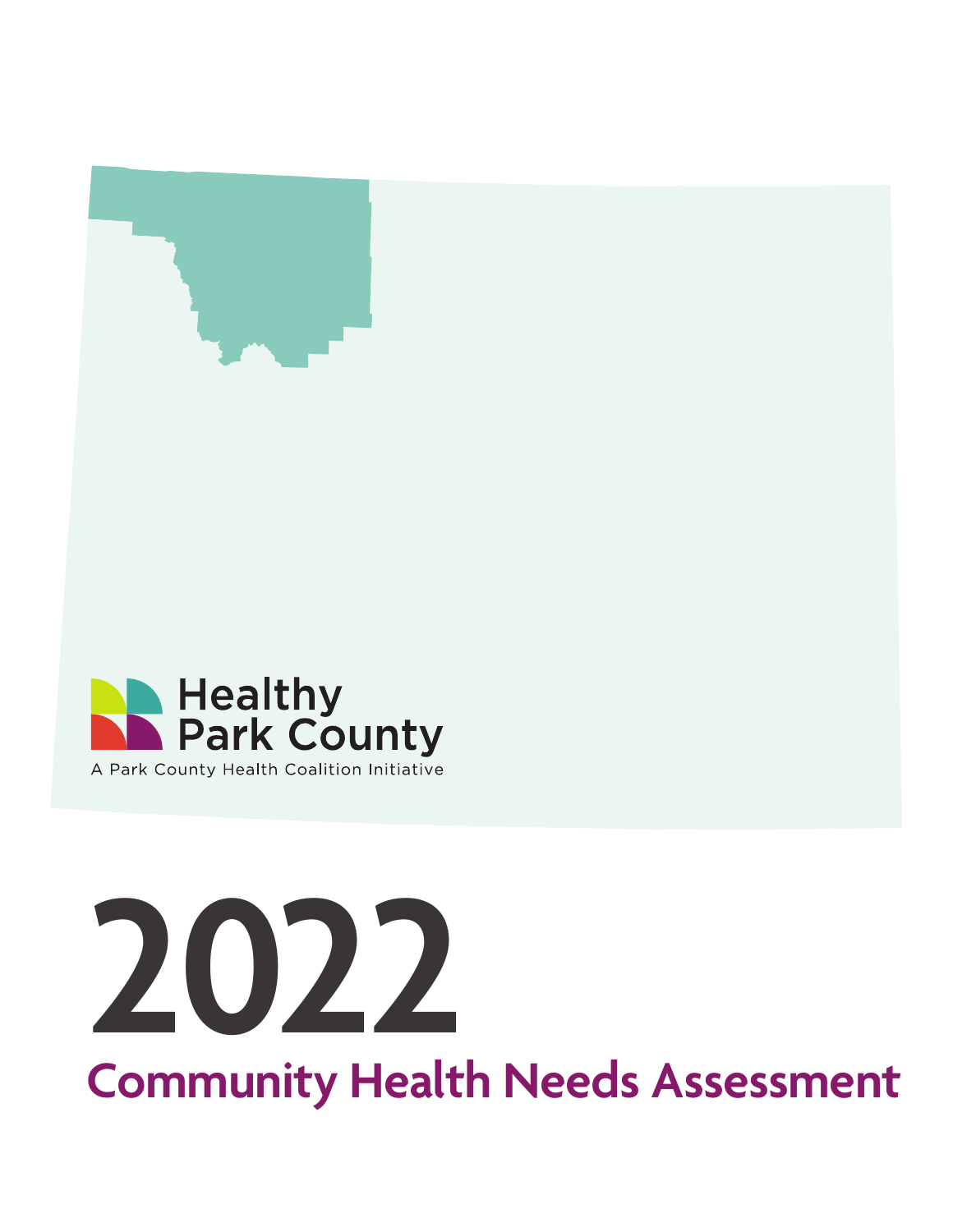

**Process**

Park County healthcare providers have come together to support the community in ways that go above and beyond providing care within their walls. To help determine the most critical health needs facing the area, these providers have performed a Community Health Needs Assessment (CHNA) that brings together county-level data and viewpoints throughout Park County. They then developed a plan for how it can help address the top health needs (see below).



Healthy<br>Park County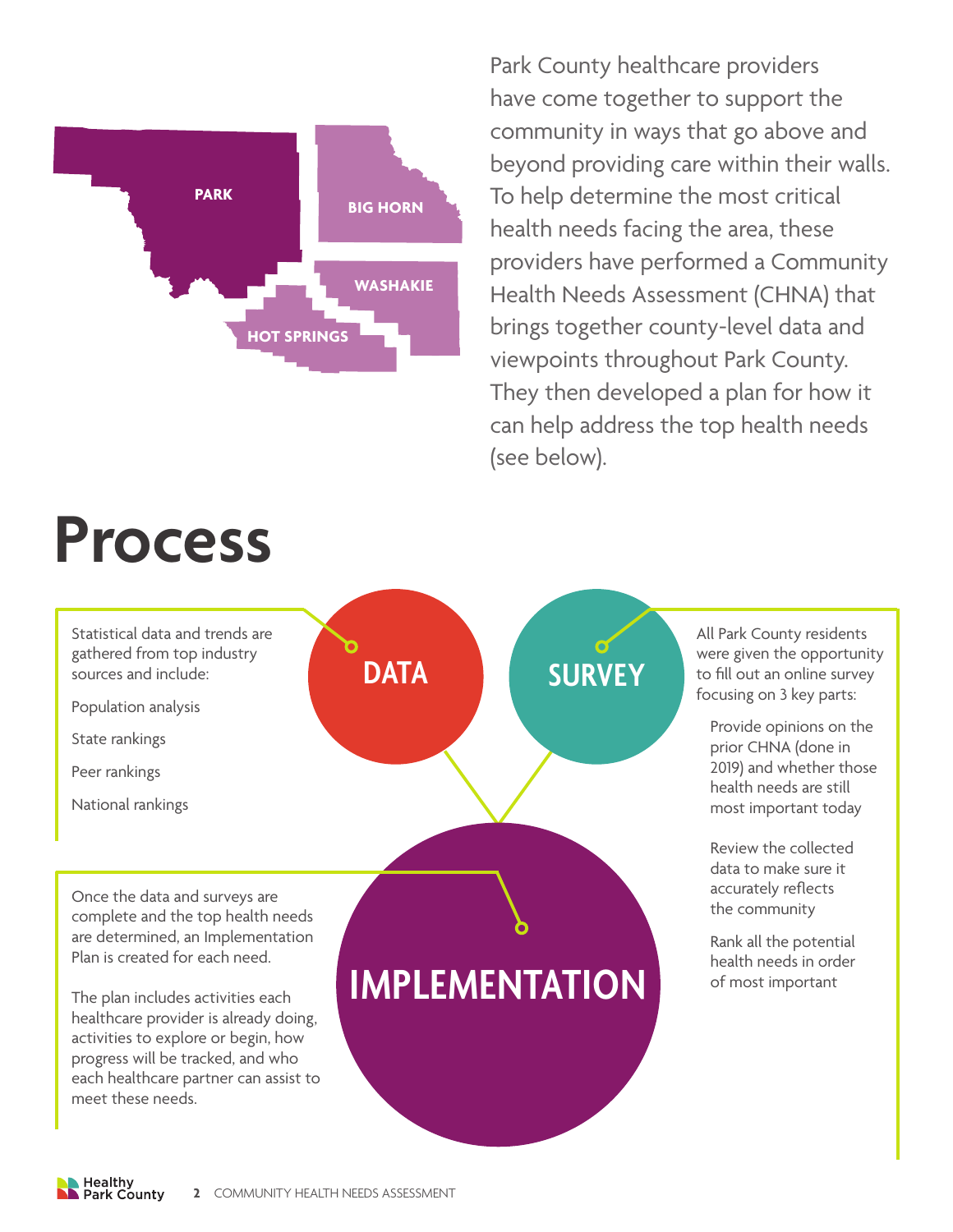## **Data**

#### DEMOGRAPHICS

2019 Population % Increase/Decline Persons in poverty % White, non-Hispanic % Hispanic Median Household Income Median Home Value Unemployment Rate (Aug '16) % Population >65 % Households with a computer

| <b>PARK</b><br><b>COUNTY</b> | <b>WYOMING</b> | <b>U.S.</b> |
|------------------------------|----------------|-------------|
| 29,194                       | 578,759        | 334,289,437 |
| 4.0%                         | 2.5%           | 6.0%        |
| 8.2%                         | 9.2%           | 11.4%       |
| 90.9%                        | 83.7%          | 76.3%       |
| 5.44%                        | 10%            | 18.5%       |
| \$63,582                     | \$64,049       | \$67,521    |
| \$268,500                    | \$272,700      | \$374,900   |
| 3.8%                         | 3.8%           | 3.8%        |
| 24.4%                        | 17.1%          | 16.0%       |
| 93.8%                        | 91.8%          | 89%         |
|                              |                |             |

COMPARISON TO WYOMING COUNTIES



To better understand the community, Park County has been compared to all 23 counties in Wyoming across five areas: Health Outcomes, Health Behaviors, Clinical Care, Social & Economic Factors, and Physical Environment. Only areas where Park County is worse than both the state and U.S. best have been included.

|   | Access to Exercise Opportunities     |
|---|--------------------------------------|
|   | Alcohol-impaired Driving Deaths      |
|   | Sexually Transmitted Infections^     |
|   | Uninsured                            |
| l | Unemployment                         |
|   | Children in Poverty                  |
|   | Violent Crime <sup>^</sup>           |
|   | Long Commute - Driving Alone         |
|   | Children in single-parent households |
|   | Injury Deaths                        |

| 1 V IRUINNEN I        |  |
|-----------------------|--|
| <b>Park</b><br>County |  |

| <b>Park</b><br><b>County</b> | <b>Wyoming</b> | U.S.<br><b>Best</b> |
|------------------------------|----------------|---------------------|
| 61%                          | 76%            | 91%                 |
| 22%                          | 33%            | 11%                 |
| 304.4                        | 374.4          | 161.2               |
| 13%                          | 12%            | 6%                  |
| 4%                           | 3.6%           | 2.6%                |
| 14%                          | 12%            | 10%                 |
| 193                          | 220            | 63                  |
| 16%                          | 15%            | 16%                 |
| 20%                          | 18%            | 14%                 |
| 99                           | 95             | 59                  |
|                              |                |                     |

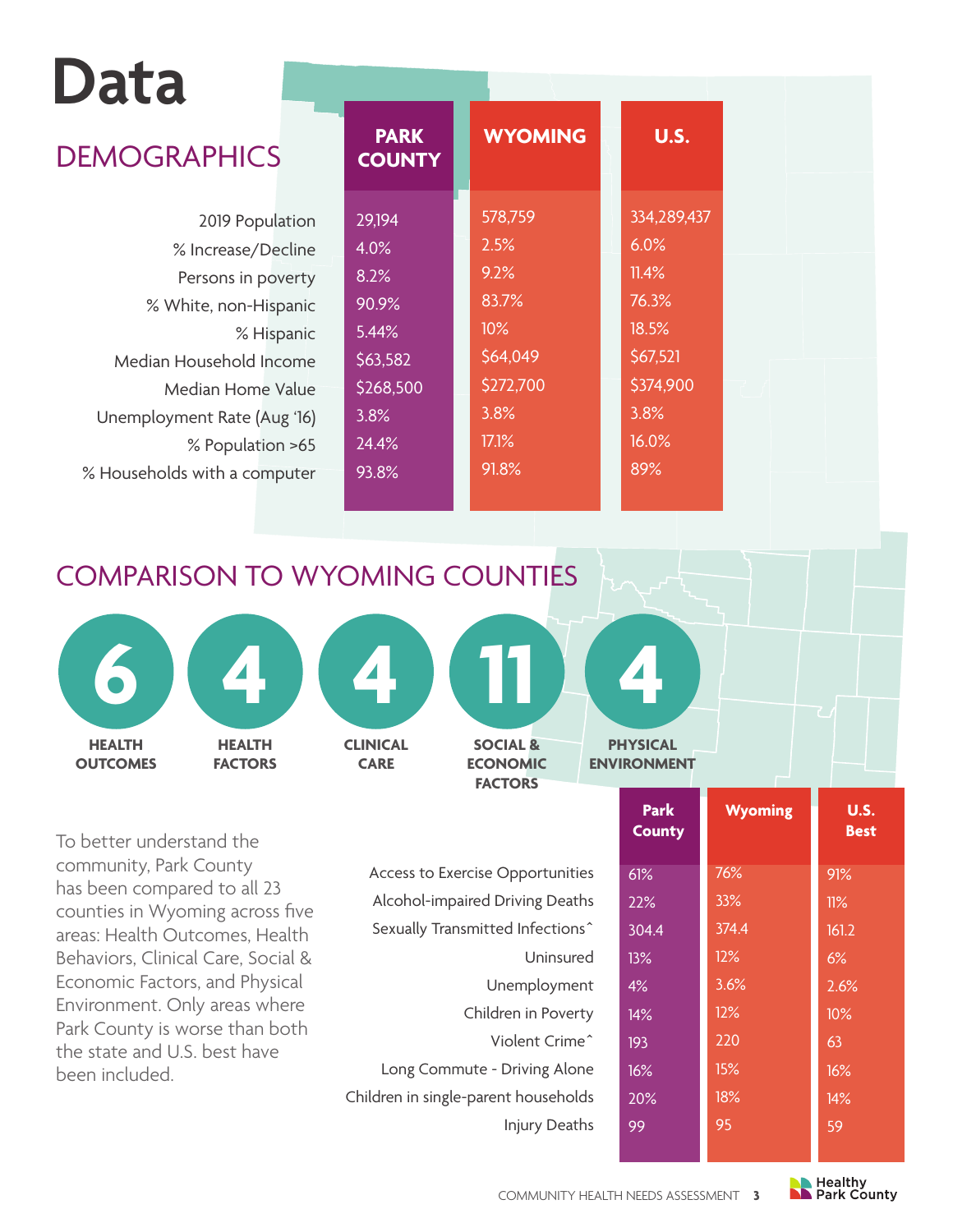## **Data**

#### POPULATIONS

| 82414<br>82435<br>82440 | Cody<br>Powell<br>Ralston | 9,764<br>6,295<br>564 |  |
|-------------------------|---------------------------|-----------------------|--|
| 82410                   | <b>Basin</b>              | 1,388                 |  |
| 82412                   | Byron                     | 519                   |  |
| 82421                   | Deaver                    | 140                   |  |
| 82426                   | Greybull                  | 1,981                 |  |
| 82431                   | Lovell                    | 2,237                 |  |
| 82401                   | Worland                   | 5,180                 |  |
|                         | <b>TOTAL 28,068</b>       |                       |  |

As of March 9, 2022, the current 7-day moving average of daily new cases (37,147) decreased 28.8% compared with the previous 7-day moving average (52,156). A total of 79,248,406 COVID-19 cases have been reported in the United States as of<br>According to America's March 9, 2022 (CDC).<br>Health Rankings, suicide is the

tenth-leading cause of death in the United States. It is the fourth-leading cause of death for adolescents ages 15-19 globally. In 2019, there were an estimated 3.5 million people who planned a suicide, 1.4 million suicide attempts and 47,511 deaths by suicide.



There were 136 diabetes related deaths in Wyoming in 2015 (CDC, 2015). In 2014, 8% of Wyoming adults were told by their doctors that they have diabetes (BRFSS, 2014).

Top 10 Causes of Death in Wyoming

01 covid-19

02 CANCER

03 HEART DISEASE

04 CEREBROVASCULAR DISEASES (STROKE)

05 ACCIDENTS & ADVERSE **FFFFCTS** 

06 ALZHEIMER'S DISEASE

07 SUICIDE & SELF-INFLICTED INJURY

08 COPD & ALLIED **CONDITIONS** 

09 SEPTICEMIA

 $10$  pneumonia & INFLUENZA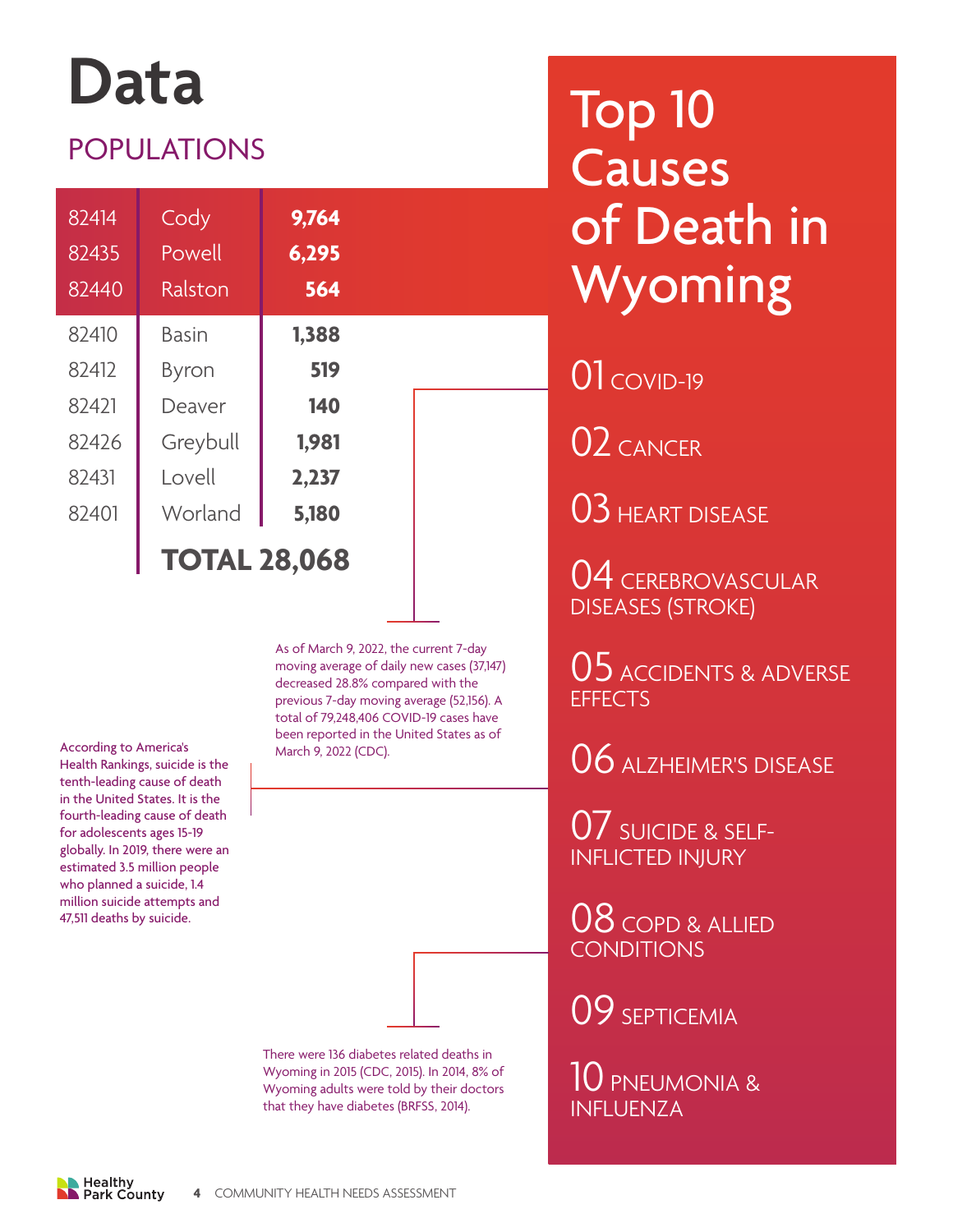The Community Health Needs Assessment Survey was put together for quality data in support of the quantitative data collected. The survey was made available via public websites and coalition emails.

#### Survey 2022 Significant **Health Needs According to Our Communities**

**Top 2 Health Concerns Mental Health & Substance Abuse**

### **A total of 555 individuals responded to Park County Survey. Comments included:**

"The anxiety, depression, and suicide rates in our youth in Park County is too high."

"There are great providers, but they are the hardest to access due to demand."

"Mental health assistance is difficult to come by."

 "Very expensive here in Park Co. Lots of people go to Billings!"

"The vaccine mandate is about to make access to health care even worse, with staff shortages."

our community, your positions are crucial. We appreciate the dedication and sometimes sacrifice it takes to stay happy and healthy in your line of work."

"Our health care providers do a good job, even with the limited resources."

 "Needs of the elderly are not being met, particularly in residential situations." "Thank you for all you do for

> "More people need to be willing to get the vaccines to prevent or lessen the spread of Corona-virus."

"Public Health did a great job in administering the COVID vaccines and boosters."

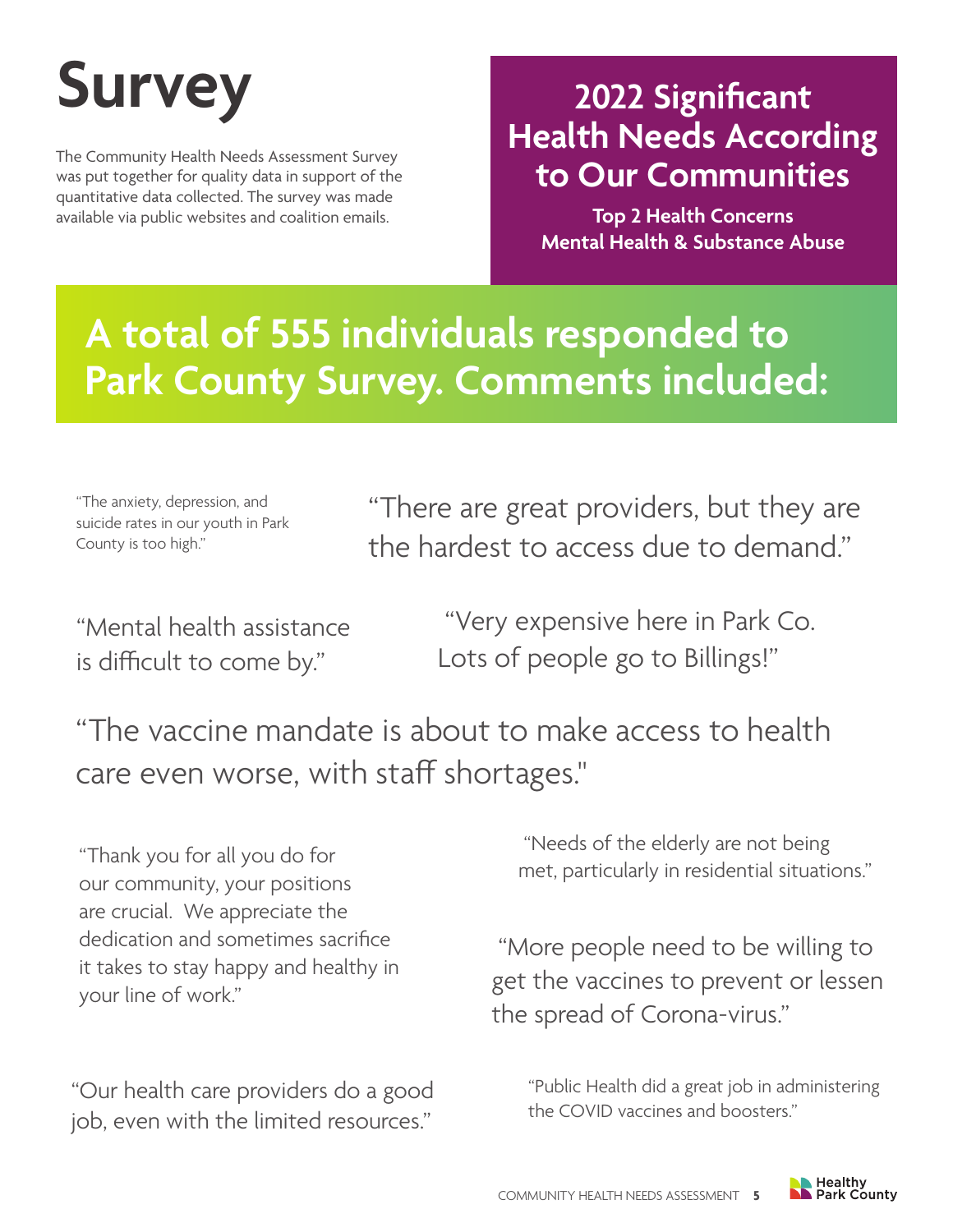## **Significant Health Needs**

Based on this data, the following five health needs were identified as top Park County Health concerns. For more information on initiatives being implemented to address the following health needs, please contact Healthy Park County at https://healthyparkcounty.org/contact-us/.